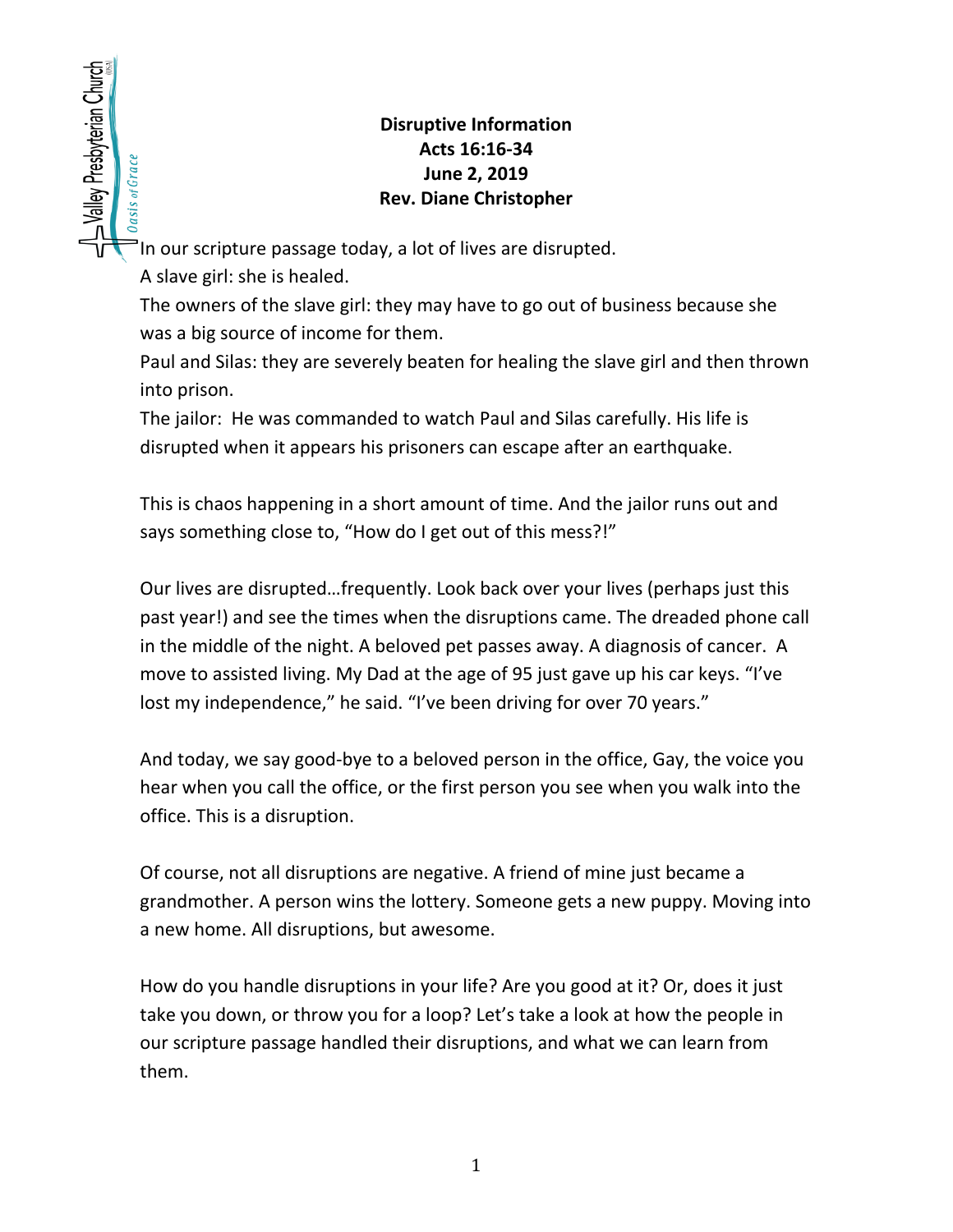The slave girl: Unfortunately, we can't learn much from her, because we never find out how she responded to being healed of the spirit that allowed her to predict the future. Once she is healed, we never hear from her again.

The owners of the slave girl: they face a disruption in their livelihood. How do they handle it? They lash out in anger by having Paul and Silas arrested. They get the crowd on their side, and insist that Paul and Silas pay for what they did. Paul and Silas are severely beaten and thrown into jail.

Maybe you know people when life doesn't go the way they planned, they lash out in anger at those around them, causing others pain as well. We witnessed it again (in an extreme, but all too common example) as another shooter kills 12 people at a workplace in Virginia Beach.

The jailor: when he finds out that the prisoners can escape after the earthquake, he can't bear the thought of failing at his job, and in a rash decision decides to take his own life. Fortunately, Paul and Silas are able to stop him. They give one of the most effective treatments for depression: "We are still here," they say. This makes all the difference to those who find life too disruptive. "I'm still here. You are not alone."

Maybe you know some people who self-destruct when their lives are disrupted, and it is your job to call them off the edge. "I am still here. You are not alone."

Something even more significant happens in this passage. There are lives that are disrupted by Jesus. Paul and Silas are used to their lives being disrupted by Jesus. This isn't the first time they have been threatened by a crowd. But this disruption is painful, literally, as they are beaten. But what do they do? With their feet in shackles, Paul and Silas break out in prayer and song while in prison.

(Maybe one way to look at this is with a bit of humor. Take a look at the picture on the front of the bulletin. Did you notice? It is the humor of Carla in the office who puts together our bulletins. Paul and Silas are taking a "selfie" in prison.) Moving on….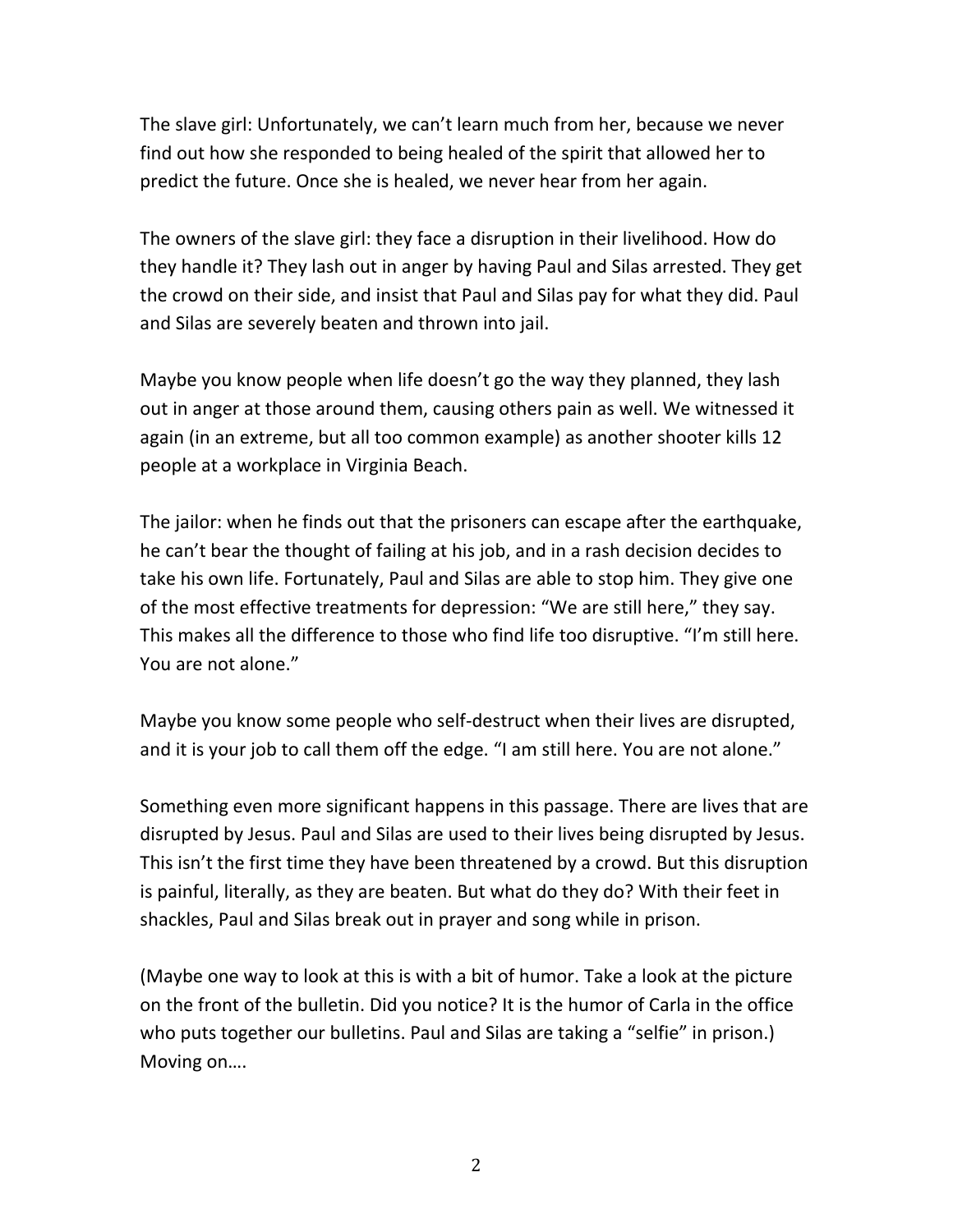They could have felt sorry for themselves in jail and in pain. They could have complained and cursed the town they were in, even cursed God. Instead, they praise and worship God while everyone in jail is listening.

When life fills you with disruptions, can you still praise God? Know that people are watching your response. And how you respond can be a witness for Christ.

Which leads us back the jailer. His life is now disrupted by Jesus. How? Paul and Silas do not run away after the earthquake when finding themselves free. Instead Paul and Silas take the opportunity to be the voice and the hands of Christ. They call the jailor to faith in Christ, and his life is disrupted forever. And not just the jailor, but his whole household is disrupted by Christ. The jailor baths the wounds of Paul and Silas, feeds them a meal, and does it all with joy.

What Jesus taught the jailor is that he was loved and valued not for what he did (keeping prisoners in jail) but simply for who he is….a child of God. This can be disruptive news to some people.

Last week, I was on study leave. I didn't go anywhere; I stayed home, read spiritual books, journeled, prayed, listened to God. One of the books I read was called *The Making of Us: Who we can become when life doesn't go as planned.* In other words, when our lives are disrupted.

The author, Sheridan Voysey and his wife, tried for years to have a child. It was the greatest desire of his wife. Something to fulfill her. Sheridan already had a great job that fulfilled him. But that child never came.

Eventually his wife was offered her dream job in another part of the country. In order to take this job, they had to move, and Sheridan would have to give up his dream job. But to bring happiness to his wife, Sheridan gave it up for her.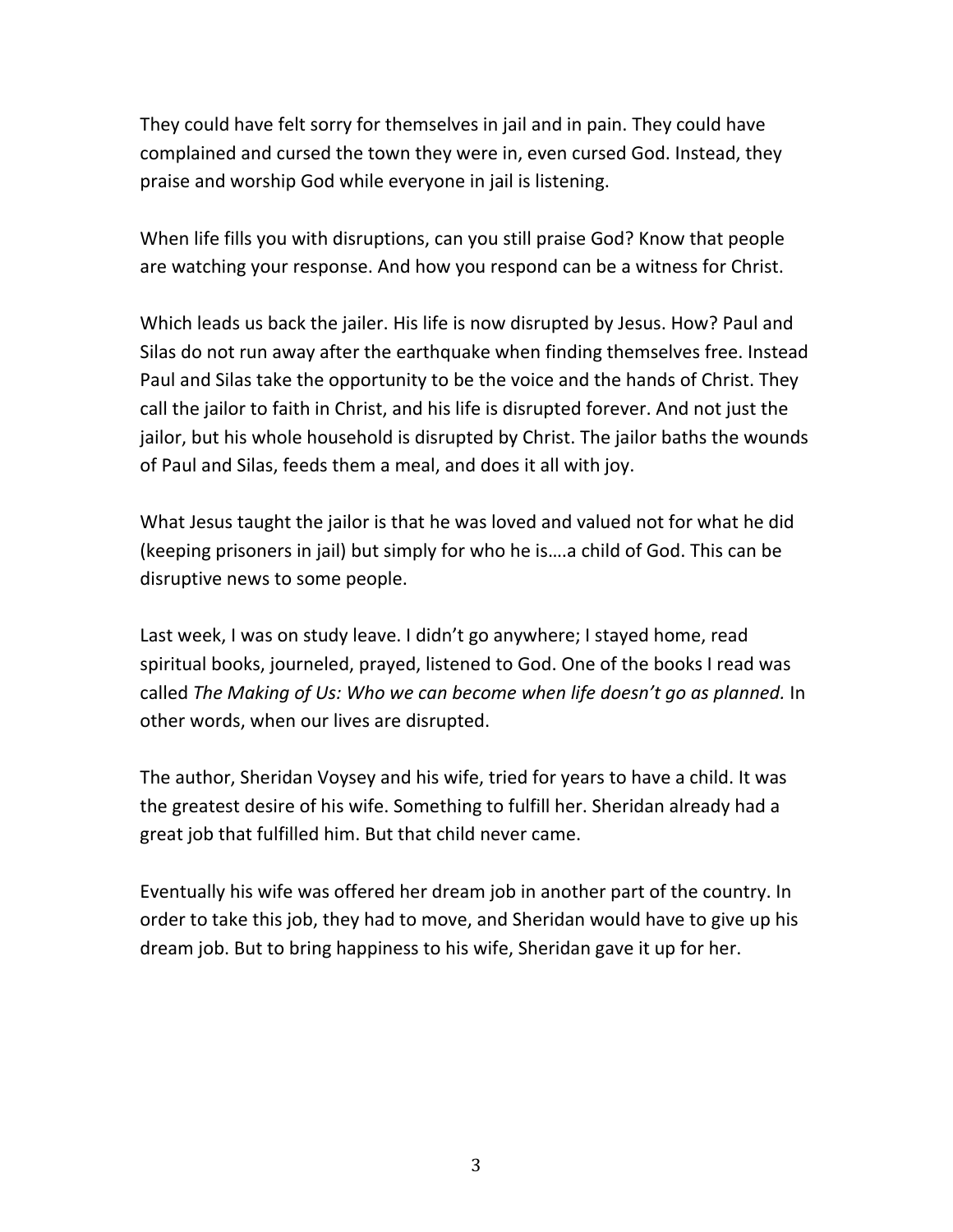He now found himself trying to figure out what to do with his life. Who was he now after this disruption? He decided to go on a pilgrimage – a 100 mile walk along the Northeast coast of England. He began his journey with this "deep" prayer: Lead me, Lord. Lead me. That prayer eventually turned into: Speak, Lord, speak. Which turned into: Teach me, Lord. Teach me.

Aren't these prayers we can pray when life is disruptive?

This is what God taught him: "Your first calling in life is to be with God. Beautiful things can emerge from life not going as planned. It can even be the making of us."

If life disrupts, you can still become who you are meant to be. You are a child of God. And you are even something more than that. Jesus said you are my friends. We have the high and holy identity of friend with Christ.

This week, Linda Freeman and I are offering a class on how to express your faith in words. We are going to help you write your own statement of faith. In his book Sheridan writes his own statement of faith. He begins this way:

The hands that spin the galaxies brought me into being. The one who holds the stars has made me his own. I am God's child. My life is rich, my days are sacred. I have meaning and value. Even when the shadows fall.

I am a pilgrim in this world, in search of wisdom and wonder. I will take new adventures. I will follow God into the unknown. I will listen for God's whisper. Knowing wrong turns will come.

And that even then, I am still in God's hands.